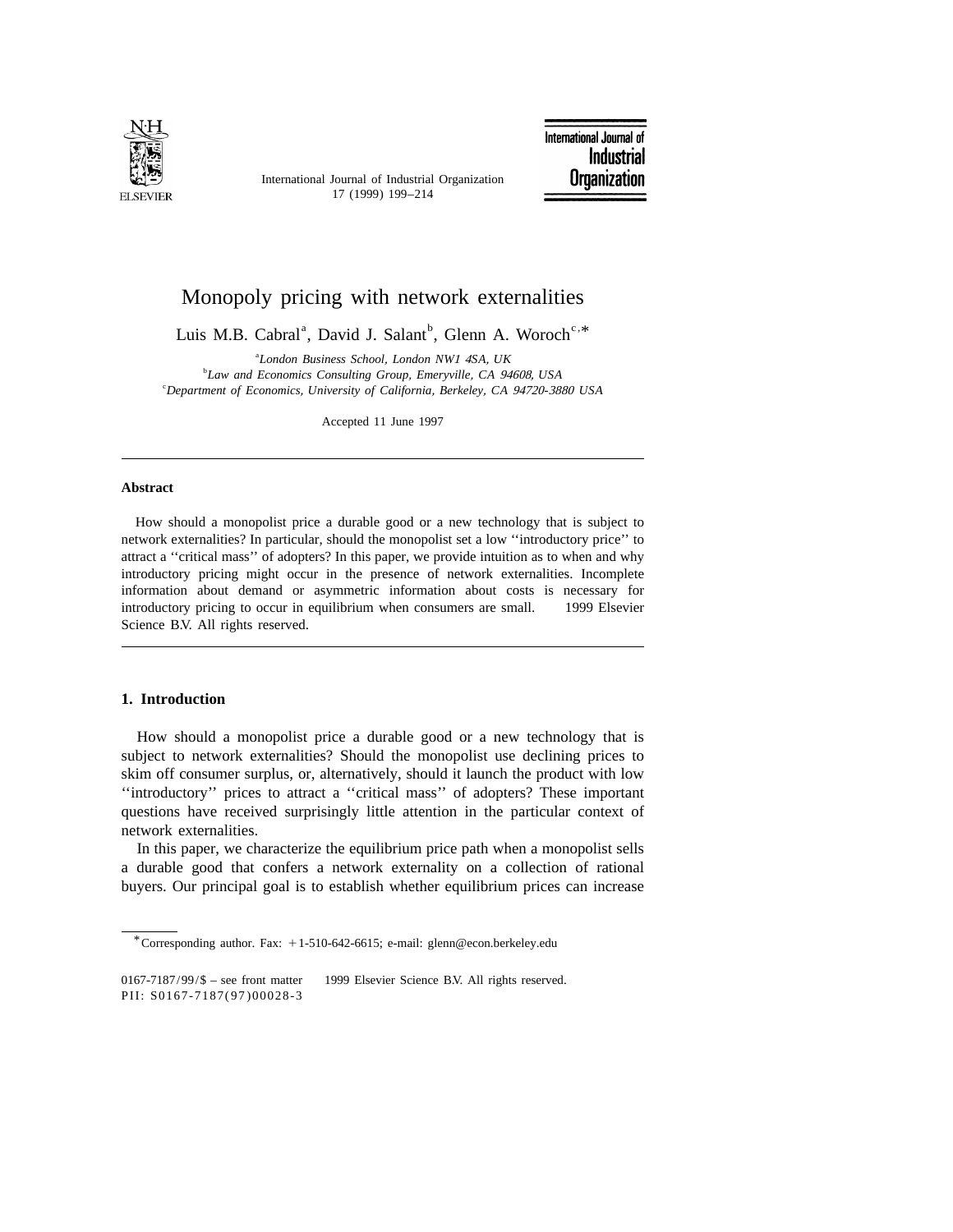over time under various assumptions about size of consumers and demand and cost information. We find that, when there are network externalities, under a variety of circumstances, prices increase over time. We provide intuition as to when and why introductory pricing can occur in the presence of network externalities.

The early development of the telephone service supplies a near-perfect example of a monopoly over a service having network externalities. A user derives value from a communications network in rough proportion to the total number of subscribers. The telephone system in the U.S. was a monopoly based on Bell's 1876 patents over the basic technology. Average monthly fees charged by the unregulated telephone companies rose steadily in the early 1880s, nearly doubling over a four-year period. Thereafter the price path flattened, only to plummet when the patents expired in  $1893<sup>1</sup>$ .

On-line information services offer a more recent illustration of introductory pricing. First *CompuServe*, and later *Prodigy*, were introduced with a small sign-up charge and a low monthly fee. As the customer base grew, the services raised prices gradually.

Users need not be connected by a physical network to realize network externalities. Users of computer operating systems and some general-purpose application packages receive an indirect externality as complementary hardware and software products become available. Computer vendors adopt marketing practices designed to take advantage of this spillover. Makers of new hardware platforms are known to offer especially attractive licensing terms to early developers of compatible software. Introductory pricing is also a common strategy when launching new software operating systems and other general purpose software for which network externalities are important: specifically, it works to enhance the product's quality by attracting "lead users" (mainly software developers).<sup>2</sup>

These cases establish that introductory pricing may be an equilibrium pricing strategy when network externalities prevail and monopoly power is present. Our goal is precisely to describe situations in which introductory pricing is an equilibrium outcome. Furthermore, in each model we present, introductory pricing fails to occur unless *network externalities* are present. In this way we have been able to isolate the role played by network externalities in introductory pricing.

In each of the various cases we study, the good has constant quality though its value will increase as more consumers purchase it due to network externalities.

<sup>&</sup>lt;sup>1</sup> Detailed supporting data for this example and others that follow are available from the authors upon request.

<sup>&</sup>lt;sup>2</sup> When first available, Microsoft licensed MS-DOS to Original Equipment Manufacturers for a flat fee, and for a limited time that fee was reduced by half. See Manes, Andrews (1993). Further, new versions of applications packages are often introduced at low prices for a limited time, after which the price jumps dramatically. See Business Week, November 1993, pp. 86–8 for several examples.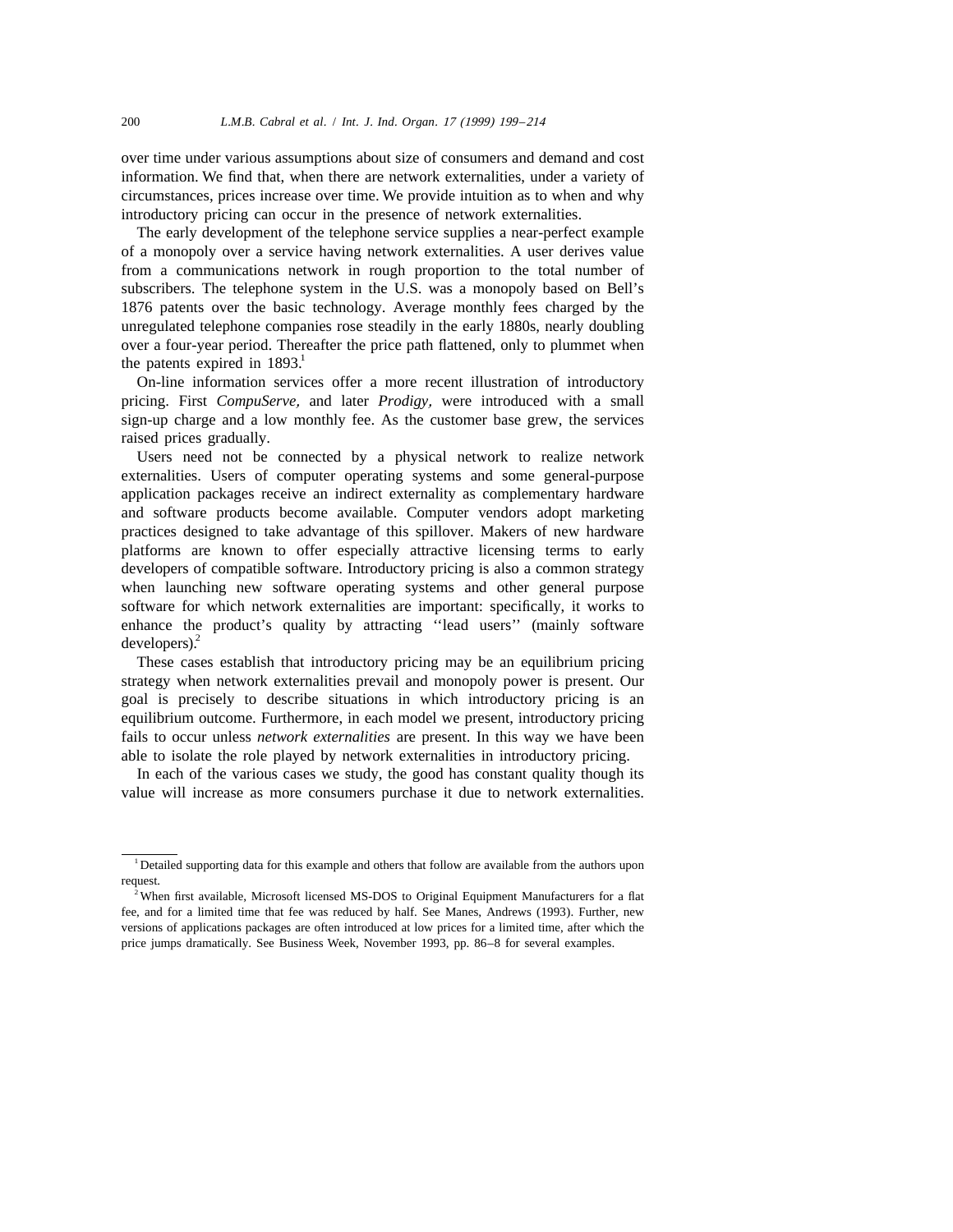Purchases can take place in one of two time periods and repeat purchases are not permitted, nor are there resale markets.

Our paper draws on three lines of previous research. The first is the growing literature on the adoption of innovations with network externalities. Farrell, Saloner (1985); Arthur (1989), and others examine equilibrium adoption of ''unsponsored'' (or nonproprietary) innovations, ignoring the issue of pricing. Katz, Shapiro (1985), (1986), on the other hand, consider the pricing of competing ''sponsored'' (or proprietary) innovations. They find introductory pricing in equilibrium, but these low first-period prices are caused by a duopolist's rush to establish an installed base ahead of its rival.<sup>3</sup>

The second line of research is the vast literature that endeavors to verify the so-called "Coase conjecture" regarding a monopolist selling a durable good.<sup>4</sup> Coase (1972) claimed that the price set by a monopolist who is unable to commit to future prices will quickly converge to marginal cost as the time between sales becomes arbitrarily short. The Coase conjecture was confirmed and disconfirmed under a variety of conditions.

In all cases the equilibrium solutions obey what Hart, Tirole (1988) call ''Coasian dynamics.'' Coasian dynamics consist of two properties: (i) higher valuation adopters make their purchase no later than lower valuation adopters (the skimming property) and (ii) equilibrium price is nonincreasing over time (the price monotonicity property). In this paper, we show that the second property need not always hold when network externalities are present.

Finally, the Marketing Science literature has examined pricing with "experience" or "network" effects. These papers typically assume that buyers obey some rule that is not necessarily rational, or alternatively that they are imperfectly informed about the existence or the quality of the good. In the latter case, buyers learn over time either by repeat purchases or through word of mouth. By contrast, we assume that buyers are perfectly rational agents.

We begin our analysis with the case of perfect information in Section 2. We show that, if each buyer is ''small,'' then discounted prices must decrease over time. In other words, Coasian dynamics prevail. If, instead, consumers are ''large,'' we can construct examples in which discounted prices rise over time by carefully selecting from among multiple equilibria.

In Section 3, we assume imperfect information about consumers' valuations. Again we treat the cases of small and large buyers separately. In both instances,

<sup>&</sup>lt;sup>3</sup> Gallini, Karp (1989) also find introductory pricing when there is consumer lock-in, due to firm (or product) specific investments, and repeat purchases.

<sup>4</sup> Stokey (1981); Bulow (1982); Sobel, Takahashi (1983); Fudenberg et al. (1985); Ausubel, Deneckere (1987), (1989); Gul et al. (1986); Kahn (1986); Bagnoli et al. (1989); Von der Fehr, Kuhn ¨ (1995); Kühn and Padilla (1996).

<sup>5</sup> Bass (1980); Clarke et al. (1982); Kalish (1983); Besanko, Winston (1990).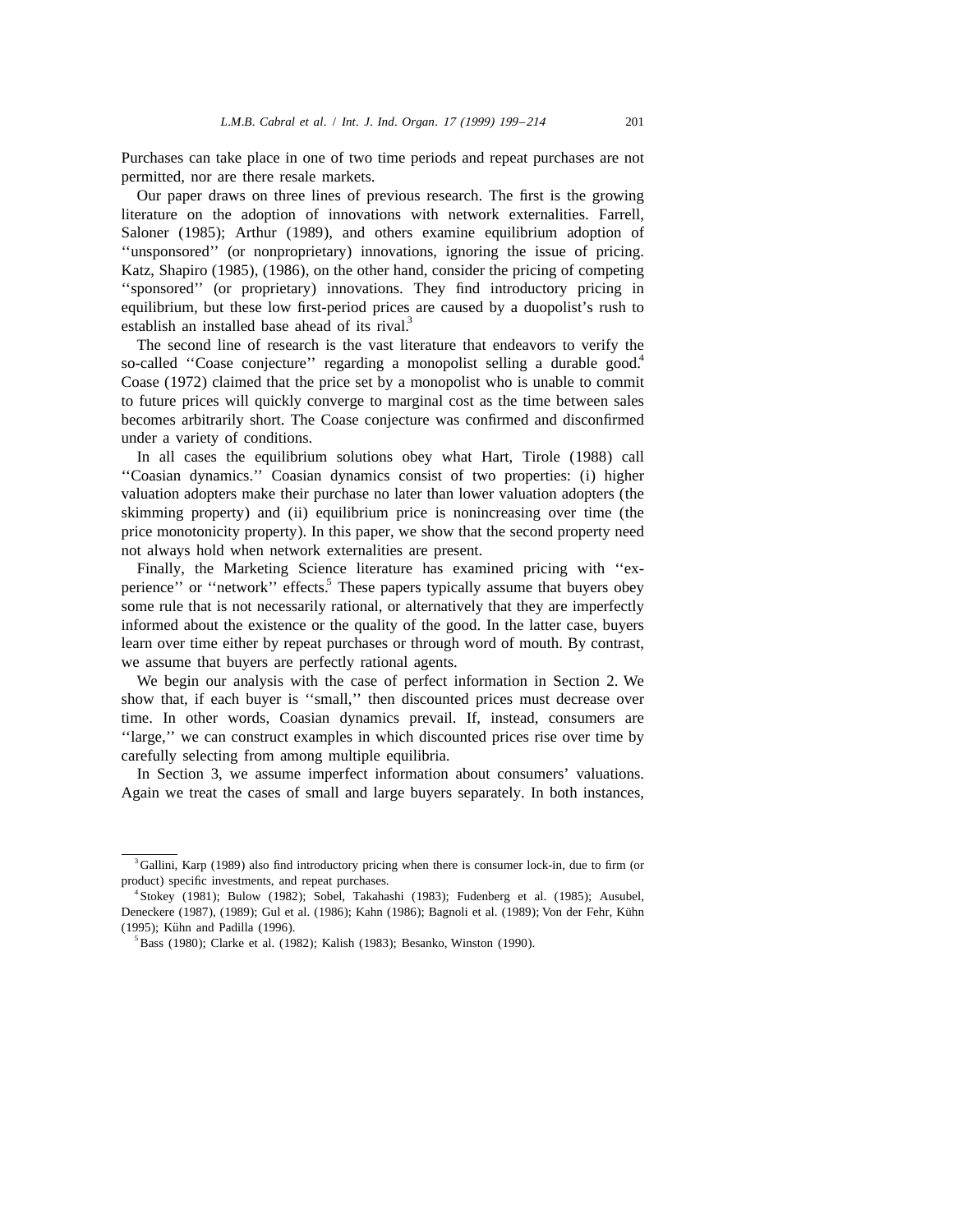we find equilibria in which prices increase over time. However, the intuition for the result differs between the two cases. When buyers are small, the inducement of a low first-period price is needed to compensate for the uncertainty of an early adoption. In contrast, when buyers are large, delaying a purchase can actually increase the probability that other buyers will eventually adopt. In this latter case the firm sets a lower first-period price to counteract consumers' tendency to delay adoption.

Finally, in Section 4 we let the firm's cost be unknown to buyers. Again, we find perfect Bayesian equilibria in which discounted prices rise over time, In this case, introductory prices serve as a signal of low cost, thus raising early buyers' expectations about the likelihood of future sales. The lower the seller's cost is, the greater future sales will be, and thus the higher the expected utility of a purchase today is.

## **2. The certainty case**

We begin by assuming that there is perfect information about demand, cost, and the quality of the product. However, we assume that the monopolist is unable to set prices based on buyers' types, either because it cannot observe some individual characteristic, or because it is precluded from price discrimination.

Each buyer's per-period valuation of the good depends on her type as well as on the number of other buyers who have purchased the good—the essence of a network externality. This is represented as  $u_i(n)$ , the utility derived by consumer *i* given the cumulative number of purchases through period  $t$ ,  $n$ . Each adopter demands at most one unit. Since there is no possibility of resale, a buyer will make a purchase in any given period only if she has not done so earlier. Once purchased, the good provides a stream of benefits that each consumer discounts according to the discount factor  $\delta$ . Finally, we deduct the current price,  $p_t$ , to arrive at the net payoff.

In each period, the firm first quotes a price; then, all consumers who have still not made a purchase simultaneously decide whether to purchase in that period, given information about the current price and all previous purchase decisions.

We say that a buyer is ''small'' when her decision to purchase the good has no effect on the payoff to other buyers or on the strategies they choose and on the monopolist's prices. This would be true if there were a countably or uncountably infinite number of them. A buyer is ''large'' if her purchase decision has a noticeable effect on other buyers' payoffs and decisions. We find that the occurrence of introductory pricing depends on the ''size'' of buyers.

*Proposition* <sup>1</sup>. *If all buyers are small*, *then in a subgame*-*perfect Nash equilibrium discounted prices cannot rise between periods in which sales occur*.

The proof of this and other propositions in the paper may be found in Appendix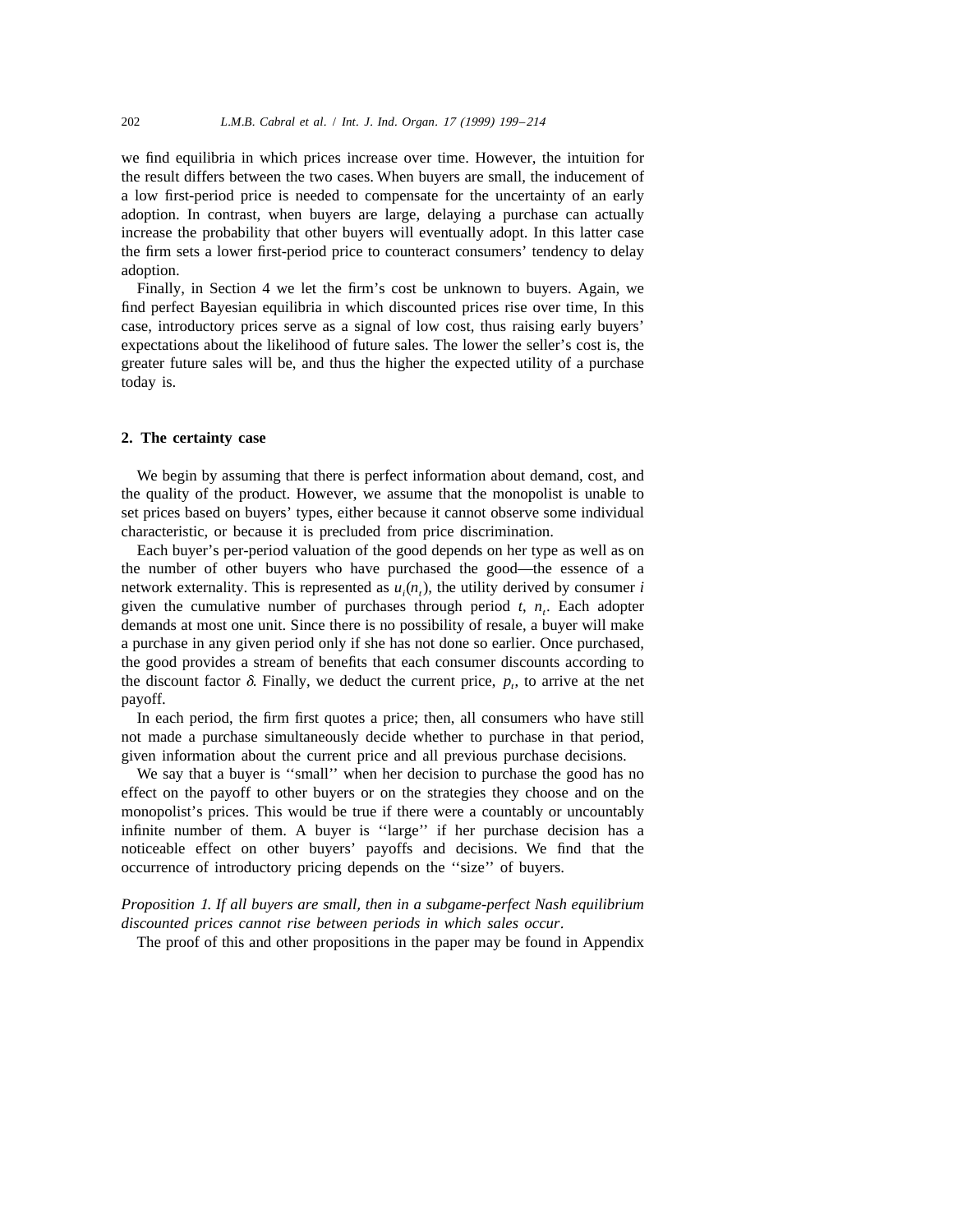A. Intuitively, if discounted prices rise, each consumer can cut her outlay by advancing the purchase, and also gains utility from consumption during the interim period. Since no consumer perceives its decision to make an earlier purchase will have an effect on other consumers' decisions or on the price path, they will proceed with the purchase.<sup>6</sup>

Note that the result does not depend on the strength of the network externality.<br>Discounted prices cannot rise even in complete absence of network effects.<sup>7</sup> The result does depend, however, on the assumption that buyers are small. With large buyers, examples can be found whereby an increasing discounted-price sequence arises in equilibrium.<sup>8</sup> These examples exploit the multiplicity of equilibria under network externalities: buyers coordinate their purchases so as to ''punish'' any deviations from a proposed equilibrium with increasing prices. In this context, a late buyer may not want to advance her purchase decision under the fear that this will trigger a reversion to a "bad" equilibrium. A reguably, the equilibrium behavior that supports this type of equilibria is not very realistic. This reinforces the main idea of this section, namely that, without some form of uncertainty, it is unlikely that prices will increase in equilibrium, i.e., price skimming dominates introductory pricing.

In the next sections we explore how uncertainty about demand or cost can result in introductory pricing. Once again, we consider separately the cases of ''large'' and ''small'' buyers, but now increasing prices are possible in both cases.

#### **3. Incomplete information about demand**

#### 3.1. *Strategic buyers*

Suppose there are two potential buyers and two periods. The *i*-th buyer's utility is given by  $v_i$ , if she is the only one who buys, and  $v_i + u$  if both buyers make a purchase. Here *u* measures the network externality; it is the same for both buyers and its value is common knowledge to the seller as well as to the buyers.  $v_i$ measures the ''standalone'' utility; its value is each buyer's private information and is independently distributed from the other buyer's  $v_i$ . The prior distribution of  $v_i$  is uniform on the interval  $[0, 1]$ . Production cost is assumed to be zero.

<sup>&</sup>lt;sup>6</sup>This is the intuition behind Stokey (1979) results in the absence of network externalities. She finds that, when the firm is unable to commit to a price path, all sales will occur in the first period.

 $<sup>7</sup>$  Nominal price can nevertheless rise, where the rate of increase depends on the discount factor and</sup> on the strength of the network externality.

<sup>&</sup>lt;sup>8</sup> One such example is available from the authors upon request.

<sup>&</sup>lt;sup>9</sup>More than introductory pricing is possible when buyers are large. In fact, there may exist a continuum of equilibria. Equilibrium refinements such as coalition proofness or risk dominance, however, may drastically reduce the set of equilibria.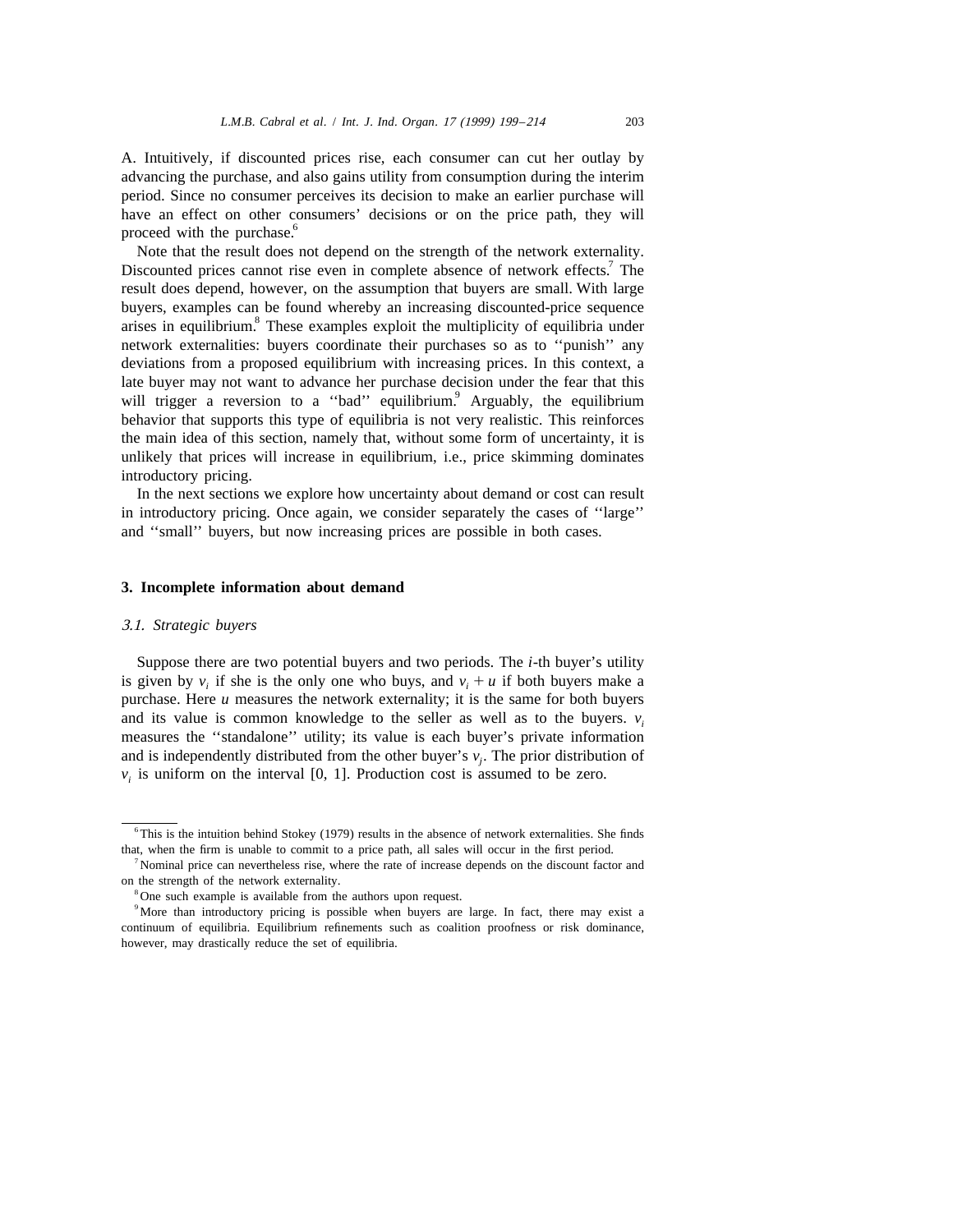This situp is similar to the model of incomplete information presented in Farrell, Saloner (1985). The principal distinction is that we consider a proprietary innovation which is therefore priced. Farrell, Saloner consider an "unsponsored" innovation, thus concentrating on issues of buyer coordination.<sup>10</sup>

We focus on interior equilibria in which, with probability strictly between 0 and 1, a sale is made in each period (provided there is unsatisfied demand). As we will see, to ensure the solution is interior,  $\delta$  and *u* cannot be too large. If  $\delta$  is close to 1, then only a corner solution exists in which no sales occur in the first period. In this extreme case it makes no sense to talk about the evolution of equilibrium prices since no sales are made at the initial price. If, on the other hand, *u* is very large, then the network externality swamps the uncertainty and the standalone value, and so all consumers who buy will buy early on. Again, the offer of higher second-period prices is not exercised. For an open set of values of  $\delta$  and *u*, however, we can show that a unique Perfect Bayesian Equilibrium exists that displays introductory pricing with certainty.

*Proposition* 2. If  $0 \le u \le 1/2$  and  $\delta$  *is close to (but lower than)*  $\overline{\delta}(u)$ , *where* 

$$
\bar{\delta}(u) = \frac{4(1-u)^2}{4(1-u)^2 + 2u^3(1-u)^4},\tag{1}
$$

*then there exists a unique*, *interior Perfect Bayesian Equilibrium in which second*-*period discounted price exceeds first*-*period price with probability* 1.

The proof of the result is in Appendix A. The intuition is as follows. Consider first the case when  $\delta$  1 and *u*=0. It is well known from the literature on bargaining and durable goods pricing that a monopoly seller will not price discriminate over time: discounted prices are nearly constant over time and almost no sales occur in the first period. Accordingly, buyers will choose to wait to purchase since utility is not discounted and they retain the option of a better outcome.

Now suppose that  $u > 0$ . Network externalities introduce a new factor into the buyers' decision besides the time profile of prices. A buyer must weigh the impact of her decision on the likelihood that the other buyer will purchase. As shown in the proof, by foregoing a purchase in the first period, the likelihood of a sale in the second period to the other buyer actually *increases*. The reason is that, if no sales occur in the first period, then both buyers' combined willingness to pay is smaller since neither one is guaranteed the network externality if she buys. The seller responds with a price much lower than if no sale occurred in the first period, thereby encouraging a second-period purchase by either buyer.

In contrast to buyers, the seller prefers to make all sales in the first period.

<sup>&</sup>lt;sup>10</sup>Also, Farrell and Saloner's payoffs have a more general specification of network externalities,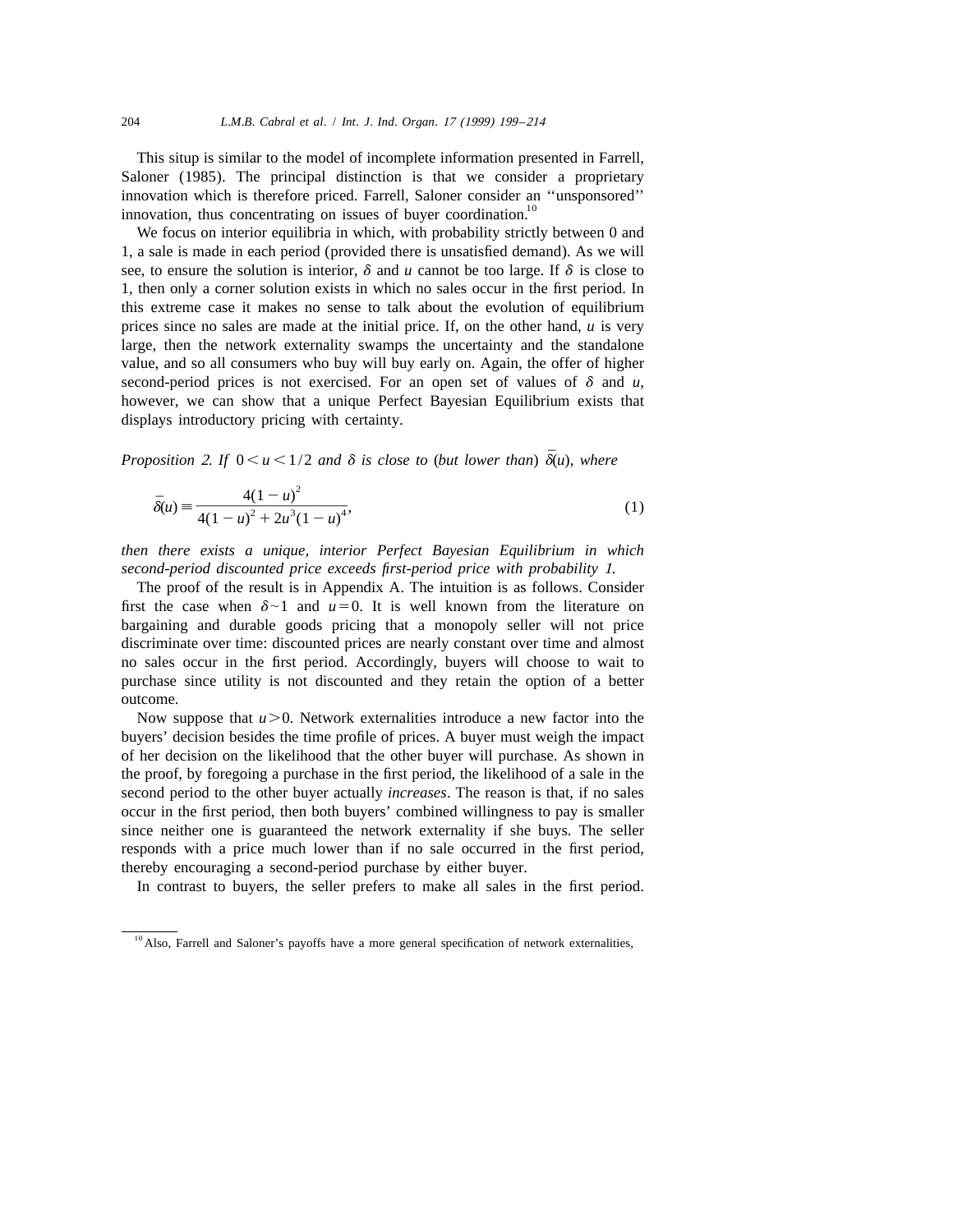Although delaying the purchase increases expected network size, it also decreases expected profits. Therefore, the seller has an incentive to lower first-period prices so as to discourage buyers from delaying first-period purchases in an attempt to achieve low second-period prices.

When the discount factor is sufficiently small, equilibrium price decreases with probability one. Since the future is heavily discounted, the only difference between periods is that in the second period, with positive probability, the monopolist will have lowered its priors with respect to the buyers' valuations, which in turn leads to lower prices. So, for  $u>0$  and  $\delta \sim \delta(u)$  equilibrium prices increase over time, whereas for  $\delta$  ~0 equilibrium prices decrease over time. It follows by continuity that for intermediate values of  $\delta$  and *u*, equilibrium price increases or decreases with positive probability.

There is an interesting parallel between the equilibrium just described and the one found in Farrell and Saloner's (Farrell, Saloner, 1985) adoption game with network externalities. In both cases, medium-valuation adopters play ''bandwagon'' strategies: to adopt (or buy) in the second period if and only if an adoption (purchase) was made in the first period.

Finally, it can also be shown that, whatever the magnitudes of the network externality and the discount factor, the equilibrium is inefficient: welfare-increasing adoptions (purchases) are delayed, or, in some cases, never made. This is not surprising in light of Farrell and Saloner's ''excess inertia'' result for unsponsored innovations. When the firm prices a proprietary innovation (product), the equilibrium can very well be less efficient—and it is.

#### 3.2. *Demand uncertainty and lead users*

We now return to the assumption of ''small'' buyers, assuming there is a continuum of buyers who can purchase in one of two periods. Each buyer can be one of two types: H or L. A crucial assumption is that only H-type buyers confer network benefits on other buyers. Accordingly, we can treat these buyers as ''lead users,'' to borrow a term from the marketing literature. These users contribute in a decisive way to the amount of complementary products and services that generate network benefits. For example, if the basic product was a new software operating

system, then the lead users might be developers of software applications.<br>The utility of H-type buyers is given by  $u^H = v + x$ , where x is the number of H-type buyers that eventually buy the product. L-type buyers receive u For simplicity, we assume there is no discounting or interim utility, so all that matters to buyers is the eventual number of H-type adopters and the price paid.

The measure of potential H-type adopters is given by  $\alpha$ . The value of  $\alpha$  is uncertain to both buyers and seller. It can take on the value  $\bar{\alpha}$  or  $\underline{\alpha}$ . Both buyers and the seller hold a common prior probability  $\rho$  that  $\alpha = \bar{\alpha}$ . Finally, the seller has a constant marginal cost *c*.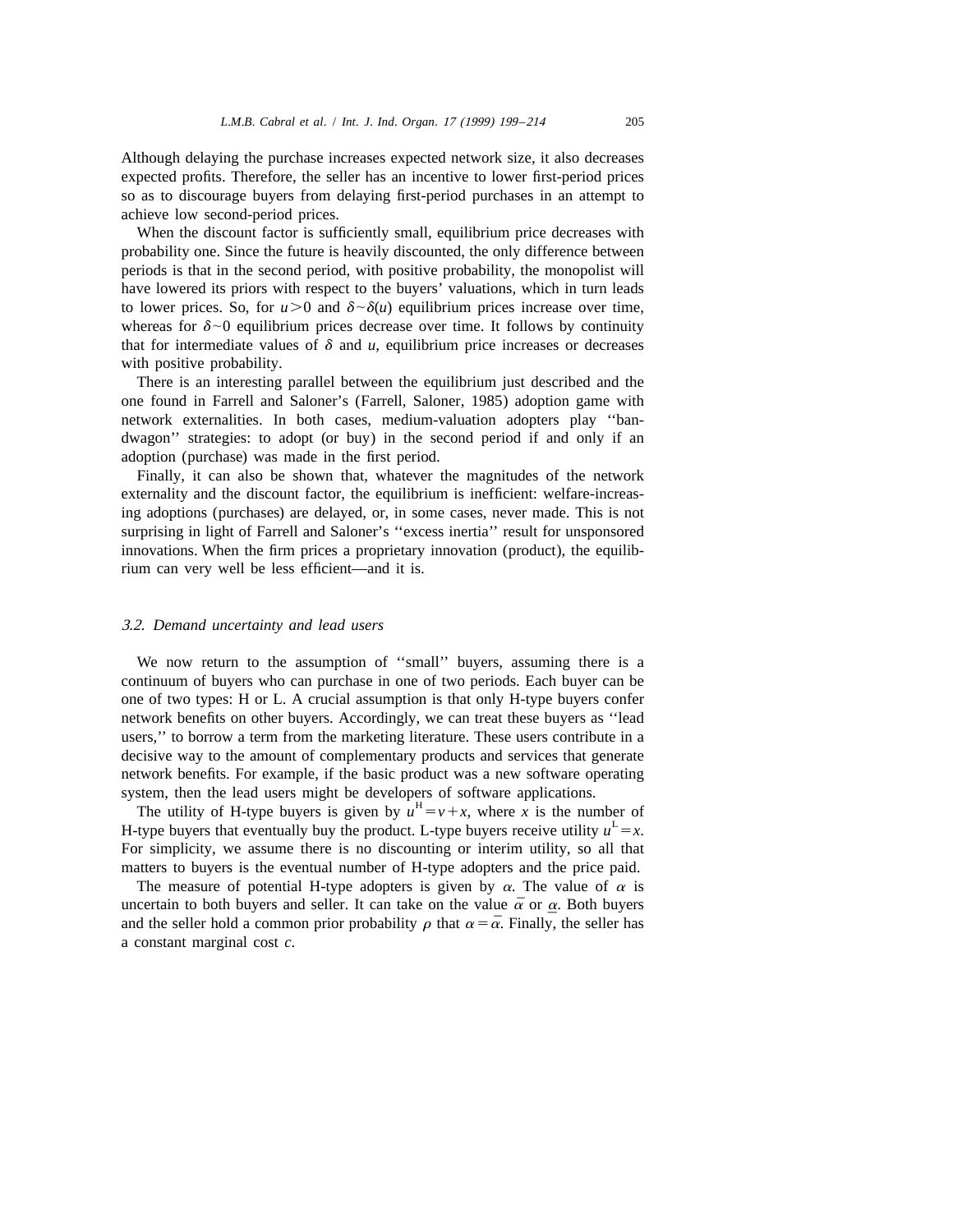*Proposition* <sup>3</sup>. *Suppose that*

$$
\underline{\alpha} < c < \bar{\alpha} < \underline{\alpha} + v,\tag{2}
$$

$$
\bar{\alpha}v < (1 - \bar{\alpha})(\bar{\alpha} - c). \tag{3}
$$

*If*  $\rho$  *is sufficiently low, then there exists a unique Perfect Bayesian Equilibrium in which expected second*-*period price is higher than the first*-*period price*.

The proof can be found in Appendix A. It is worth noting that the set of parameter values determined by  $(2)$ – $(3)$  is non-empty. For instance, they are satisfied by  $\alpha$ =0,  $c$ =0.1,  $\bar{\alpha}$ =0.2 and  $v$ =0.3.<br>The intuition for this result can be seen in the following way. The new product

can either be a success or a failure (''good'' or ''bad''), corresponding to whether the likelihood of ''lead users'' is large or small. In equilibrium, this is known at the beginning of period 2. If the product is ''good'', then the seller prices low in order to attract the largest fraction of buyers, namely the followers. If, on the contrary, the product is ''bad'', then the seller sets a high price, knowing that she will only sell to high-valuation consumers. Now, high-valuation consumers are more optimistic than the seller about the possibility that the product is ''good'' and hence that a relatively low price will be set in period 2. Therefore, for sales to occur in the first period rather than the second, the seller has to set a price that is lower than the expected second-period price.

Condition (2) and the assumption that  $\rho$  is low guarantee that it is worth attracting low valuation users if and only if the fraction of lead users is high. Condition (2) also guarantees that second period price is higher when the fraction of lead users is lower. Finally, condition (3) implies that it is optimal to price in such a way that consumers separate rather than pool.

# **4. Asymmetric information about cost**

Our last explanation for introductory pricing hinges on asymmetric information about production costs. Specifically, we suppose consumers are not perfectly informed about the seller's unit cost. Since we want to concentrate on the effects of asymmetric information, we avoid the issue of consumer's timing of purchases by assuming that the monopolist is selling to two consumers who arrive sequentially.

Each consumer can be one of two types: high valuation (type h) or low valuation (type 1) with probability  $\alpha$  and  $1-\alpha$ , respectively. A high valuation consumer has a utility of *v* if she is the only one to buy the product, and  $v + u$  if both consumers buy the product. A low-valuation consumer receives 0 utility if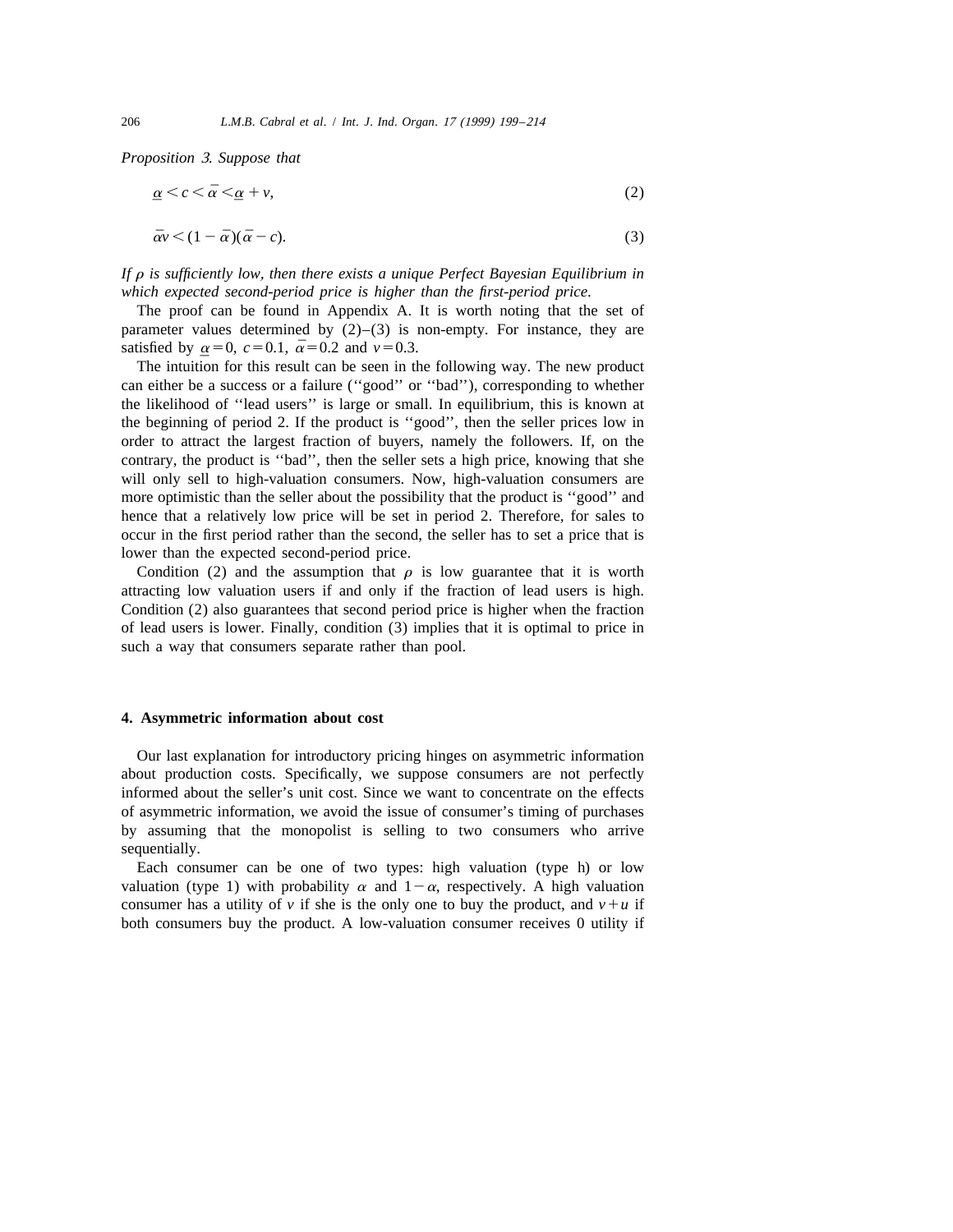she is the only one to buy the product and  $u$  if both consumers buy. Utilities are realized after both adoption decisions have been made.<sup>11</sup>

Finally, the seller can be of two types, high cost  $(c,$  type H) and low cost  $(0,$  type L). The seller's cost is unknown to buyers at the time of purchase.<sup>12</sup> In this event we once again find an equilibrium in which the seller sets an increasing price sequence.

The formal statement of this result and its proof may be obtained from the authors upon request. The proof is by construction, namely by construction of a separating equilibrium. We derive conditions such that, at equilibrium and after a sale in period 1, the monopolist optimally sells to both types of buyer in period 2 if it has low cost, but only to the high valuation buyer if it has high cost.

Knowing this, and given that there are network externalities, a buyer's expected utility (and willingness to pay) in the first period is higher the more she believes the seller to be a low-cost firm. This, in turn, creates an incentive for high-cost sellers to masquerade as low-cost sellers in the first period. Finally, to distinguish itself from a high- cost seller, the low-cost seller has to set a very low price in period 1.

We should note that this equilibrium is very similar to the one found in Bagwell (1989). In his model, consumers must decide whether, after visiting the seller in the first period, to incur a fixed cost to return in the second period. Bagwell finds that a seller will employ introductory pricing to signal low cost. First-period consumers return to the seller when they believe the seller is low cost, and hence, will charge a low second-period price. In our model first-period consumers care about future prices because the probability of future purchases by other consumers depends on future prices.

Finally, notice that while we have only considered separating equilibria, it is fairly straightforward to construct pooling equilibria in which both types of sellers choose the same first-period price. A straightforward but tedious argument shows that increasing prices can occur at a pooling equilibrium as well.

# **5. Conclusion**

We have constructed models of pricing a durable good or a new technology that confers network externalities. The models overturn the price monotonicity property that is a key element of Coasian dynamics: in each case discounted price

 $11$ Again, this simplification is made with the sole purpose of isolating the effect of asymmetric information about cost.

 $12$ Since we consider equilibria with separation, the probability that the seller's cost is low is irrelevant so long as it is positive.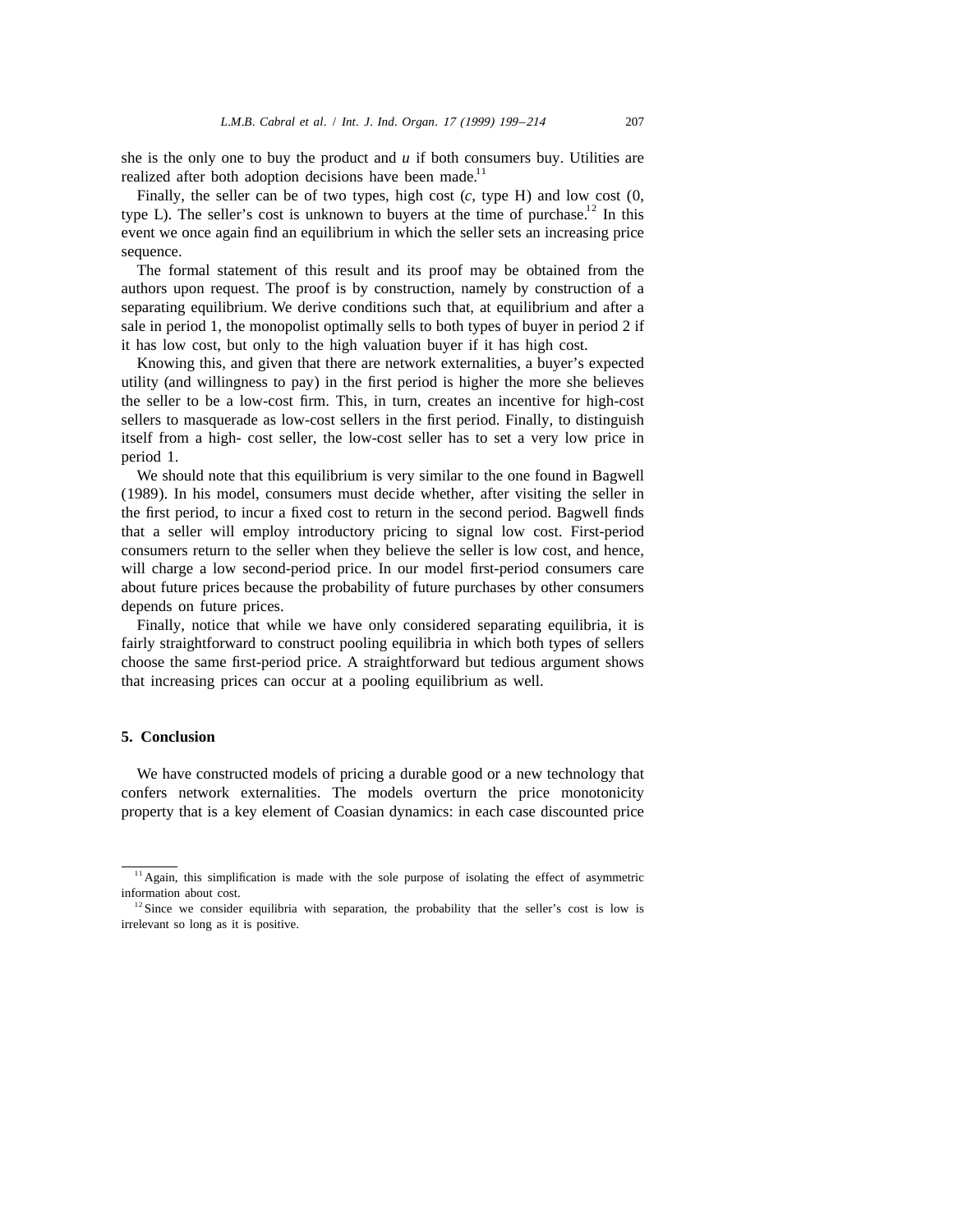rises over time.<sup>13</sup> In addition, discounted prices failed to rise whenever network externalities were not present, underscoring the close connection between introductory pricing and network externalities.

These results were derived in settings that were deliberately neutral toward introductory pricing. There is no cost escalation or growing demand that would justify increasing prices. Nor do our models allow for intertemporal competition that can result in low initial prices as in Katz, Shapiro (1985).

There is an interesting question not resolved in this paper: Given that network externalities can work to reverse the direction of Coasian dynamics, could they also refute the Coase conjecture itself? If our work is any indication, plausible demand and cost conditions may call for price to rise initially. Soon thereafter, however, the power of Coasian dynamics will likely prevail, causing prices to fall toward marginal cost. The possibility of such a price pattern remains an open issue.

#### **Acknowledgements**

We are grateful to Joe Farrell, Arthur Fishman, Kai-Uwe Kühn, Jorge Padilla, three referees, and seminar participants at CORE, Tel Aviv University, University of Toulouse (ASSET Meeting) and University of California at Berkeley for useful comments and suggestions. The usual disclaimer applies.

## **Appendix A**

*Proof of Proposition 1.* Suppose that sales occur in some period *t* at a price  $p_t$  in equilibrium. For contradiction, suppose that in an earlier period  $s < t$  the firm extends an offer of  $p_s < \delta^{t-s} p_t$ . Any buyer who purchased in period *t* would be better off by purchasing in period *s* instead. This would reduce her discounted outlay by  $\delta^i p_i - \delta^s p_s$  and also increase her utility by  $\Sigma_{\tau=s}^{t-1} \delta^{\tau} u_i$ , (both expressed in present value). As long as the buyer is small, this adjustment in purchasing behavior has no effect either on other buyers' utility or on the firm's profit. Therefore, every buyer who makes a purchase in period *t* will be induced to advance their purchases, so that in the end no sales will take place at time  $t$ .

*Proof of Proposition* <sup>2</sup>. We begin by noting that Lemma 10.1 in Fudenberg, Tirole (1991) can be adapted to show that in any subgame in any period there exists a critical value  $v'$  such that buyers with valuations  $v$ <sup> $\vee$ </sup> make a purchase in that

<sup>&</sup>lt;sup>13</sup>The skimming property remained intact for those cases in which buyers are unambiguously rank ordered by willingness to pay.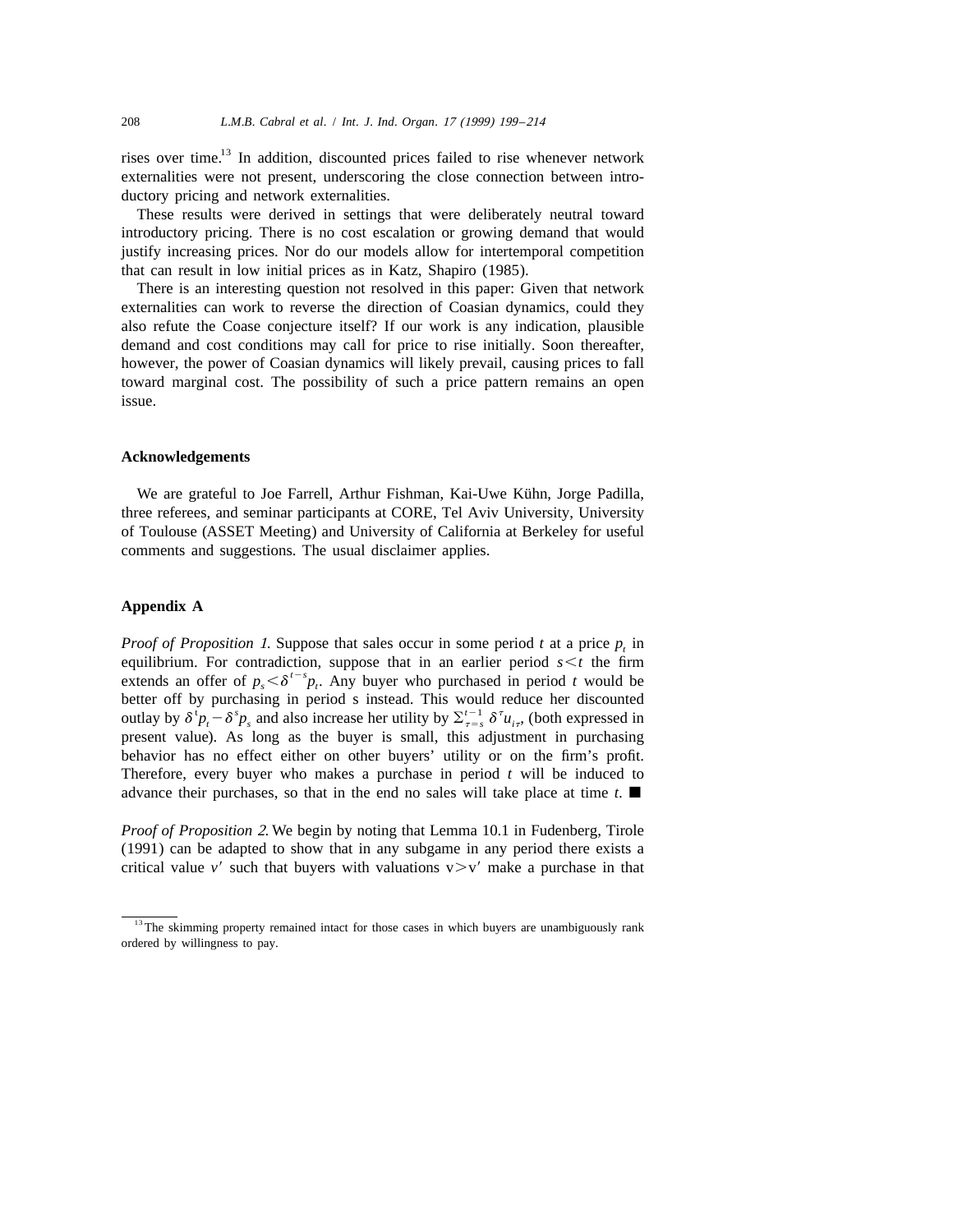period (if they haven't done so before). Specifically, denote by  $v_1$  the critical value in the first period and by  $v_2^k$  the two possible values in the second period depending on the number of first-period sales  $k=0$ , 1. That is, consumers with valuation greater than  $v_1$  make a purchase in the first period; and consumers with valuation in  $[v_0^k, v_1]$  make a purchase in the second period. We establish, by construction, that the equilibrium is unique. Begin by considering the secondperiod subgame that follows one sale in the first period. The indifferent buyer's valuation,  $v_2^1$  (period 2, 1 previous sale), is given by

$$
u + v_2^1 = p_2^1,\tag{4}
$$

where  $p_t^k$  is price in period *t* given that *k* sales have been made before. This gives the second-period profit function

$$
\Pi = p_2^1(\nu_1 - p_2^1 + u)/\nu_1,\tag{5}
$$

where  $(v_1 - p_2^1 + u)/v_1$  is the equilibrium probability that a sale will occur in the second period given that a sale occurred in the first period. Substituting (4) for  $v_2^1$  in (5) and maximizing with respect to  $p_2^1$ 

$$
p_2^1 = (u + v_1)/2,\tag{6}
$$

assuming that  $u < v_1$ . Substituting in (4), we get

$$
v_2^1 = (vi - u)/2.
$$
 (7)

In order for this to be an interior solution, we require that  $v_2^1 > 0$ , which implies  $v_1 > u$ . Notice that, since  $v_2^k < v_1$  the requirement that  $v_2^k < 1$  is implied by  $v_1 < 1$ , a condition which we will return to l that follows no sales in the first period. The indifferent buyer's valuation,  $v_0^2$ (period 2, no previous sales), is now given by

$$
v_2^0 + \frac{v_1 - v_2^0}{v_1} = p_2^0.
$$
 (8)

Here  $(v_1 - v_2^0)/v_1$  is the probability that the other buyer will purchase conditional on not having done so earlier. Solving (8) for  $v_2^0$  yields

$$
v_2^0 = v_1 (p_2^0 - u) / (v_1 - u). \tag{9}
$$

Therefore, the profit function is

$$
\begin{aligned} \n\Pi_2^0 &= 2p_2^0(\nu_1 - \nu_2^0)/\nu_1 = 2p_2^0(\nu_1 - \nu_1(p_2^0 - u)/(\nu_1 - u))/\nu_1 \\ \n&= 2p_2^0(\nu_1 - p_2^0)/(\nu_1 - u), \n\end{aligned} \tag{10}
$$

where the second equality comes from substituting for  $v_2^0$  from (9). Maximization results in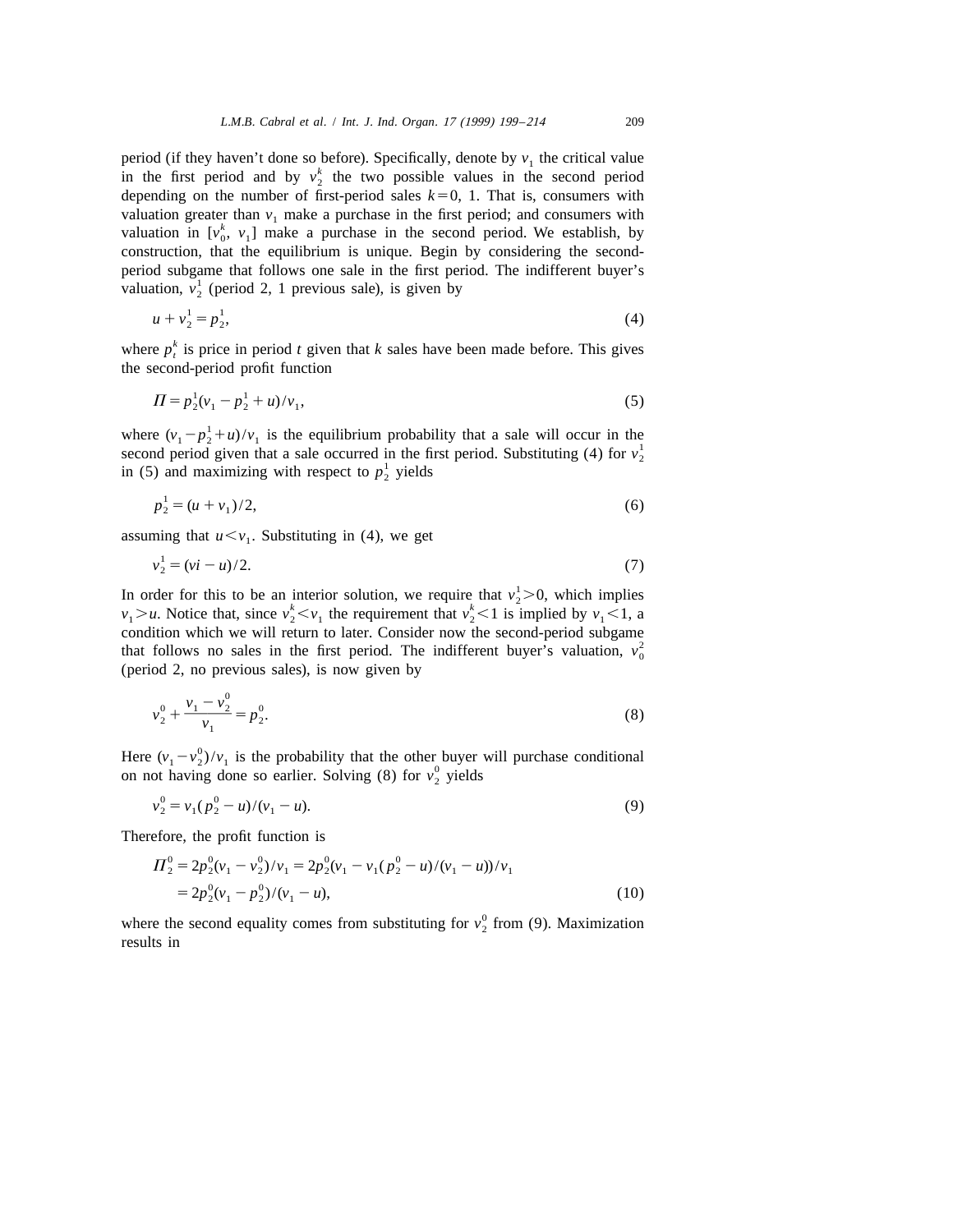210 *L*.*M*.*B*. *Cabral et al*. / *Int*. *J*. *Ind*. *Organ*. <sup>17</sup> (1999) <sup>199</sup> –<sup>214</sup>

$$
p_2^0 = v_1/2,\tag{11}
$$

which assumes  $u \lt v_1/2$ . Substituting (11) for price in (8) we get

$$
v_2^0 = v_1 \frac{v_2/2 - u}{v_1 - u}.\tag{12}
$$

To ensure that  $v_2^0 > 0$ , we must have  $v_1 > 2u$  which, in turn, requires that  $u < 1/2$ . For future reference, notice that

$$
v_2^1 = v_2^0 + \frac{u^2/2}{v_1 - u}.\tag{13}
$$

The second term in the right-hand side is positive, given the condition  $v_1 > u$ , and so  $v_2^1 > v_2^0$ . In words, the likelihood that a buyer will purchase in the second period *is higher* when no sales were made in the fi occurred.<sup>14</sup> Having found the solution to both second-period subgames, we now turn to the first period. The indifferent buyer's valuation,  $v_1$ , is given by

$$
v_1 + u((1 - v_1) + \delta(v_1 - v_2^1)) - p_1 = \delta v_1 + \delta u(1 - v_2^0)
$$
  
- 
$$
\delta((1 - v_1)p_2^1 + \delta v_1 p_2^0).
$$
 (14)

On the left-hand side, we have expected net utility from a purchase in the first period. For a price of  $p_1$ , the marginal buyer receives a standalone valuation  $v_1$  plus a network benefit when either the other buyer buys today (with probability  $1 - v_1$ ) or the other buyer buys tomorrow (with probability  $v_1 - v_2^1$ ). On the right-hand side we have expected net utility from a purchase in the second period. For an expected discounted price of  $\delta((1 - v_1)p_2^T + v_1p_2^0)$ , the marginal buyer receives a standalone valuation  $\delta v_1$  and an expected network externality of  $\delta u(1 - v_2^0)$ . From (14) we can show that  $p_1$  is increasing in  $v_1$ , so that we can form the inverse demand function

$$
p_1 = \delta(v_1 p_2^0 + (1 - v_1)p_2^1) + (1 - \delta)(v_1 + u(1 - v_1)) + \delta u(v_2^0 - v_2^1). \tag{15}
$$

The expected discounted profit per buyer is given by

$$
\Pi_1 = p_1(1 - v_1) + \delta(v_1(v_1 - v_2^0)p_2^0 + (1 - v_1)(v_1 - v_2^1)p_2^1),\tag{16}
$$

<sup>&</sup>lt;sup>14</sup>This results from two opposite effects. For a given second-period price, no sales in the first period implies lower probability of a sale in the second period (network externality effect). However, no sales in the first period also implies a lower price in the second period (price skimming effect). Both of these effects have, in general, the expected sign. Whichever is greater in absolute value depends on the particular shape of the distribution of *v*. We have just shown that, if the distribution is uniform, then the price skimming effect dominates the network externality effect in the second-period optimal price.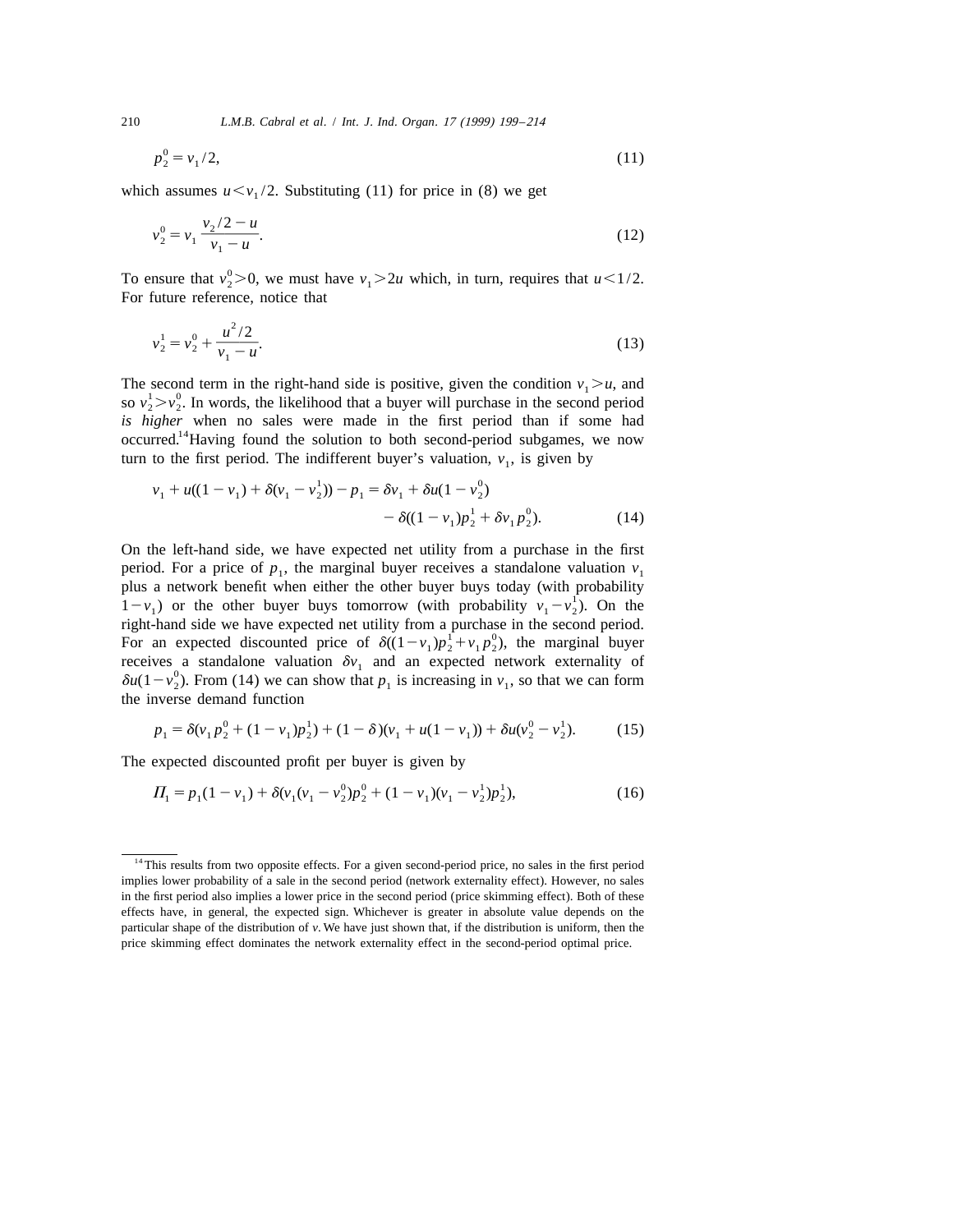where the factors multiplying the prices are the likelihoods of the three sales scenarios. Substituting for  $p_1$  from (15) and simplifying results in

$$
\begin{split} \Pi_1 &= \delta(v_1(1 - v_2^0)p_2^0 + (1 - v_1)(1 - v_2^1)p_2^1) \\ &+ (1 - v_1)((1 - \delta)(v_1 + u(1 - v_1)) + \delta u(v_2^0 - v_2^1)) = \delta \Phi \\ &+ (1 - v_1)((1 - \delta)(v_1 + u(1 - v_1)) + \delta u(v_2^0 - v_2^1)), \end{split} \tag{17}
$$

where we have isolated

$$
\Phi \equiv v_1(1 - v_2^0)p_2^0 + (1 - v_1)(1 - v_2^1)p_2^1. \tag{18}
$$

This last expression is just ex ante expected second-period price. Next we differentiate (14) with respect to  $v_1$  and evaluate at  $v_1 = 1$  to get

$$
\frac{\partial H_1}{\partial v_1}\big|_{v_1=1} = \delta \frac{\partial \Phi}{\partial v_1}\big|_{v_1=1} - ((1-\delta) + \delta u(v_2^0 - v_2^1))
$$
(19)

Setting  $\partial \Pi_1 / \partial v_1 |_{v_1 = 1} = 0$  yields  $\delta = \overline{\delta}(u)$  as the solution. That is,  $\delta = \overline{\delta}(u)$  implies that the optimal  $v_1$  equals 1. Note that  $\bar{\delta}(u)$  is decreasing in *u*; when  $u < 1/2$ ,  $\bar{\delta}(u)$  ranges from 1 down to 16/17. When  $v_1 = 1$ , no sales occur in the first period, and so discounted second-period price is simply  $\delta p_2^0$  with probability 1. When  $v_1 = 1$ , (15) reduces to

$$
p_1 = \delta p_2^0 + (1 - \delta) + \delta u (v_2^0 - v_2^1). \tag{20}
$$

In that case, the condition for introductory pricing to occur in equilibrium is just

$$
(1 - \delta) + \delta u (v_2^0 - v_2^1) < 0,
$$
\n(21)

where  $v_2^0$  and  $v_2^1$  are evaluated at  $v_1 = 1$ . Examining (19), this inequality reduces to

$$
\frac{\partial \Phi}{\partial v_1}\Big|_{v_1=1} < 0. \tag{22}
$$

Substituting (6), (7), (11), and (12) for  $p_2^1$ ,  $v_2^1$ ,  $p_2^0$ ,  $v_2^0$  in (18) and simplifying we get

$$
\Phi = \frac{v_1^3(1-u) - v_1^2(2-u-u^2) - v_1(3+u)u^2 + (2+u)u^2}{4(u-v_1)}
$$
\n(23)

Differentiating with respect to  $v_1$  and evaluating at  $v_1 = 1$  gives

$$
\frac{\partial \Phi}{\partial v_1}\Big|_{v_1=1} = \frac{-u^4}{4(1-u)^2} < 0,\tag{24}
$$

ensuring that discounted price strictly increases with probability one. Since the equilibrium value of  $v_1$  is an increasing function of  $\delta$ , it follows by continuity that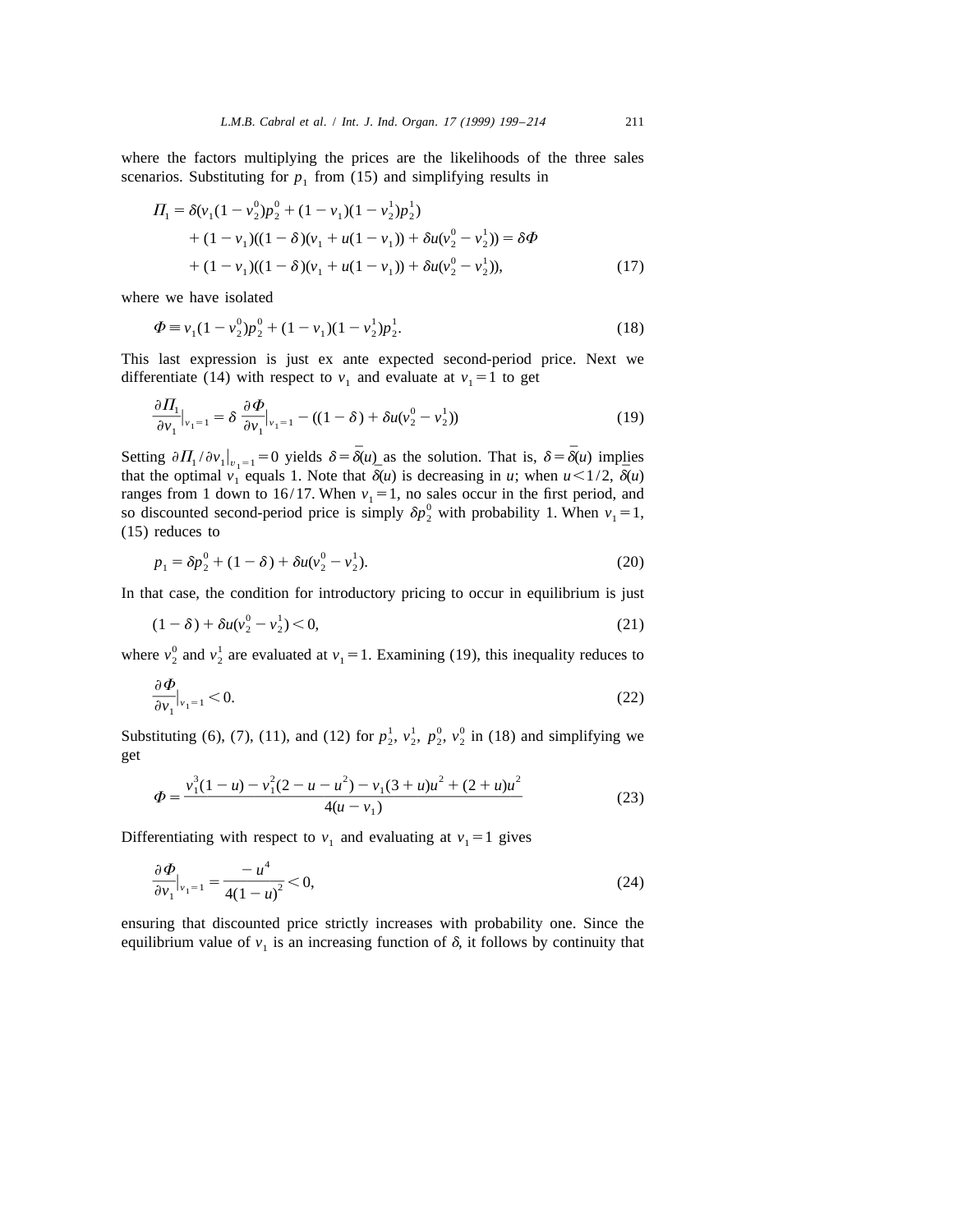if  $\delta$  is lower but sufficiently close to  $\overline{\delta}(u)$  then the equilibrium is interior (that is,  $v_1$  < 1) and discounted price strictly increases with probability one.

*Proof of Proposition* <sup>3</sup>. First notice that each buyer's posterior regarding the value of  $\rho$ , depending on whether she is an H type or an L type, is given by

$$
\rho^{\mathrm{H}} = \frac{\rho \bar{\alpha}}{\rho \bar{\alpha} + (1 - \rho)\underline{\alpha}} \tag{25}
$$

and

$$
\rho^{\mathcal{L}} = \frac{\rho(1-\bar{\alpha})}{\rho(1-\bar{\alpha}) + (1-\rho)(1-\underline{\alpha})},\tag{26}
$$

respectively. Comparing, we find that  $\rho^L < \rho < \rho^H$ . In words, being of the H type makes a buyer more optimistic about the measure of H types; conversely, being an L type makes the buyer more pessimistic about the measure of H types. The seller has three possibilities: (1) induce both types to buy in the same period (pooling equilibrium), (2) induce H types to buy in the first period and L types in the second period, and lastly, (3) sell to H types only. Consider first a pooling equilibrium. The highest price the seller can charge is given by the L types'<br>expected utility, namely  $\rho^L \bar{\alpha} + (1 - \rho^L) \underline{\alpha}$ . However, since  $\underline{\alpha} < c$  by Condition (2),<br>this price is lower than cost for a sufficientl lose money. Consider now a separating equilibrium. In the second period, the measure of adopters in the first period will be known. Based on this value, the seller and the remaining buyers will form a posterior on the value of  $\alpha$ . If  $\alpha = \overline{\alpha}$ (i.e., the posterior puts weigh 1 on the value  $\alpha = \bar{\alpha}$ ), then the best the seller can do is to set  $p_2 = p_2(\bar{\alpha}) = \bar{\alpha}$ . It will then sell to the remaining  $1-\bar{\alpha}$  consumers (recall that, by assumption,  $\bar{\alpha} > c$ ). If, on the contrary,  $\alpha = \alpha$  (i.e., when  $\rho = 0$ ), then no price above cost will induce the L types to buy because, by assumption,  $\alpha \leq c$ . In equilibrium, any price above  $\alpha$  is indifferent from the seller's perspective. We take  $p_2 = p_2(\alpha) = \alpha + v$ , as this is the only price tha high-valuation consumers make a purchase is given by

$$
p_1 = \rho^{\rm H} p_2(\bar{\alpha}) + (1 - \rho^{\rm H}) p_2(\underline{\alpha}) \tag{27}
$$

$$
= \rho^{\mathrm{H}} \bar{\alpha} + (1 - \rho^{\mathrm{H}}) (\underline{\alpha} + v). \tag{28}
$$

The justification for this is the following. The high-valuation consumers know that they will always want to make a purchase. Therefore, they only have to compare first-period price with expected second-period price given their expectations about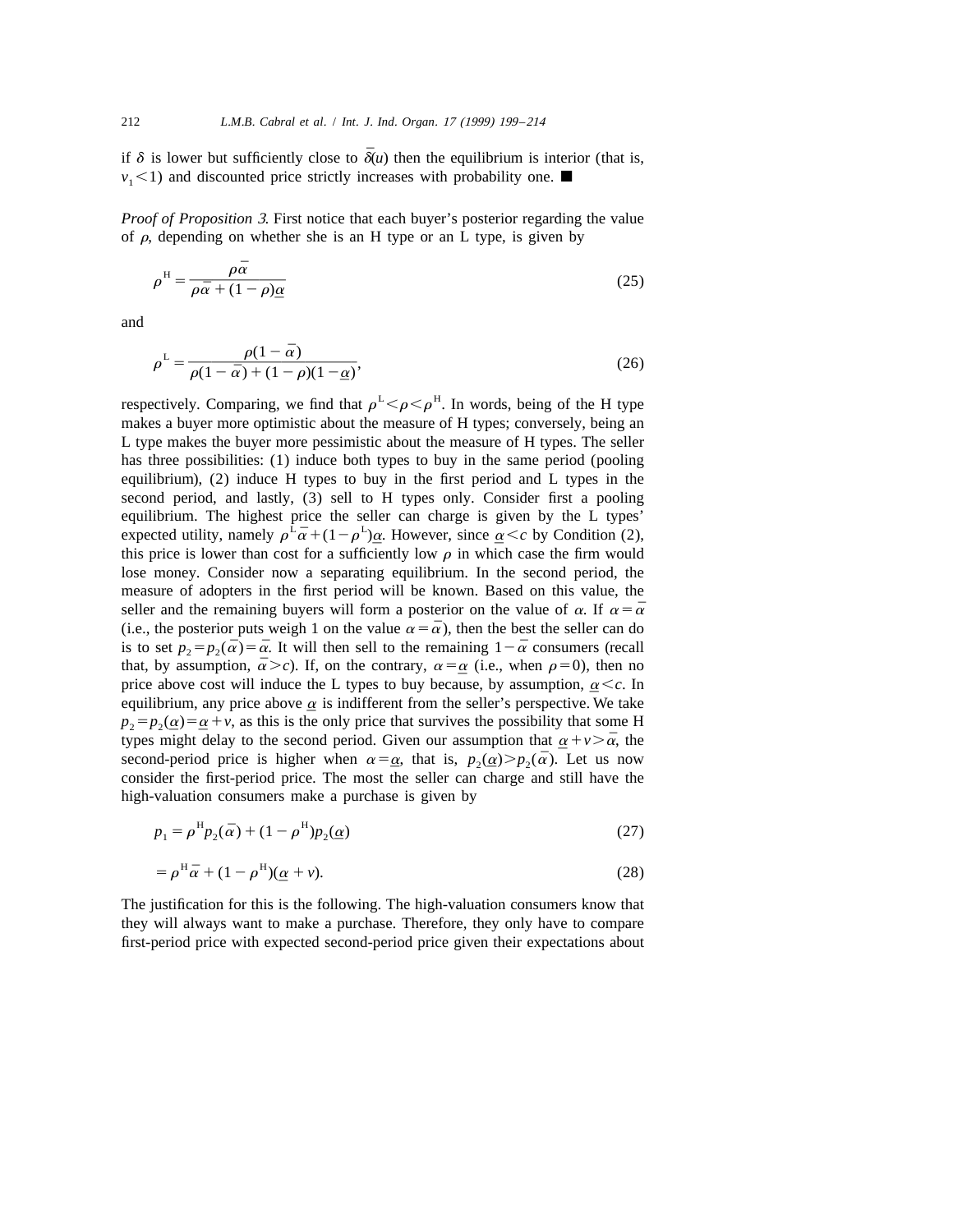the *value of*  $\alpha$ . Ex-ante expected second-period price, in turn, is given by  $\rho p_{2}(\bar{\alpha}) + (1-\rho)p_{2}(\alpha)$ . But then,

$$
E(p_2) = \rho p_2(\bar{\alpha}) + (1 - \rho)p_2(\underline{\alpha}) > \rho^{\mathrm{H}} p_2(\bar{\alpha}) + (1 - \rho^{\mathrm{H}})p_2(\underline{\alpha}) = p_1,\tag{29}
$$

where the inequality follows from the facts  $\rho^H > \rho$  and  $p_2(\alpha) > p_2(\bar{\alpha})$ . To conclude the proof, we have to cheek that the separating equilibrium is preferable to one in which the seller targets the H-type buyers only. In the latter equilibrium, the maximum price the seller can charge is given by the expected benefit for H-type buyers, that is

$$
p_1 = \rho^H(\bar{\alpha} + v) + (1 - \rho^H)(\underline{\alpha} + v).
$$
 (30)

By comparison with (28), we can see that the separating equilibrium results in a loss of revenues from sales to H-type buyers given by  $\rho^H v$  (the difference in prices) times  $\rho \bar{\alpha} + (1 - \rho) \alpha$  (the expected measure of H definition of  $\rho$ <sup>H</sup>, this product is given by  $\rho \bar{\alpha} v$ . On the other hand, the separating equilibrium implies an extra profit from sales to L-type buyers, given by  $\rho(1 \bar{\alpha}$ )( $\bar{\alpha}$ -c). It is a simple exercise to check that Condition (3) implies that the separating equilibrium is preferable.  $\blacksquare$ 

## **References**

- Arthur, B., 1989. Competing technologies, increasing returns, and lock-in by historical events,. Economic Journal 99, 116–131.
- Ausubel, L., Deneckere, R., 1987. One is almost enough for monopoly. Rand Journal of Economics 18, 255–274.
- Ausubel, L., Deneckere, R., 1989. Reputation and bargaining and durable goods monopoly. Econometrica 57, 511–531.
- Bagnoli, M., Salant, S., Swierzbinski, J., 1989. Durable goods monopoly with discrete demand. Journal of Political Economy 97, 1459–1478.
- Bagwell, K., 1989. Introductory price as a signal of cost in a model of repeat business. Review of Economic Studies 54, 365–384.
- Bass, F., 1980. The relationship between diffusion rates, experience curves, and demand elasticities for consumer durable technological innovations. Journal of Business 53 (2), S51–S67.
- Besanko, D., Winston, W., 1990. Optimal price skimming by a monopolist facing rational consumers. Management Science 36 (5), 555–567.
- Bulow, J., 1982. Durable-goods monopolies. Journal of Political Economy 90 (2), 314–332.
- Clarke, F., Darrough, M., Heineke, J., 1982. Optimal pricing policy in the presence of experience effects. Journal of Business 55 (4), 517–531.
- Coase, R., 1972. Durability and monopoly. Journal of Law and Economics 15, 143–149.
- Farrell, J., Saloner, G., 1985. Standardization, compatibility, and innovation. Rand Journal of Economics 16, 70–83.
- Fudenberg, D., Levine, D., Tirole, J., 1985. Infinite horizon models of bargaining with one-Sided incomplete information. In: Roth, A. (Ed.), Game-Theoretic Models of Bargaining. Cambridge University Press.
- Fudenberg, D., Tirole, J., 1991. Game Theory. MIT Press, Cambridge, MA.